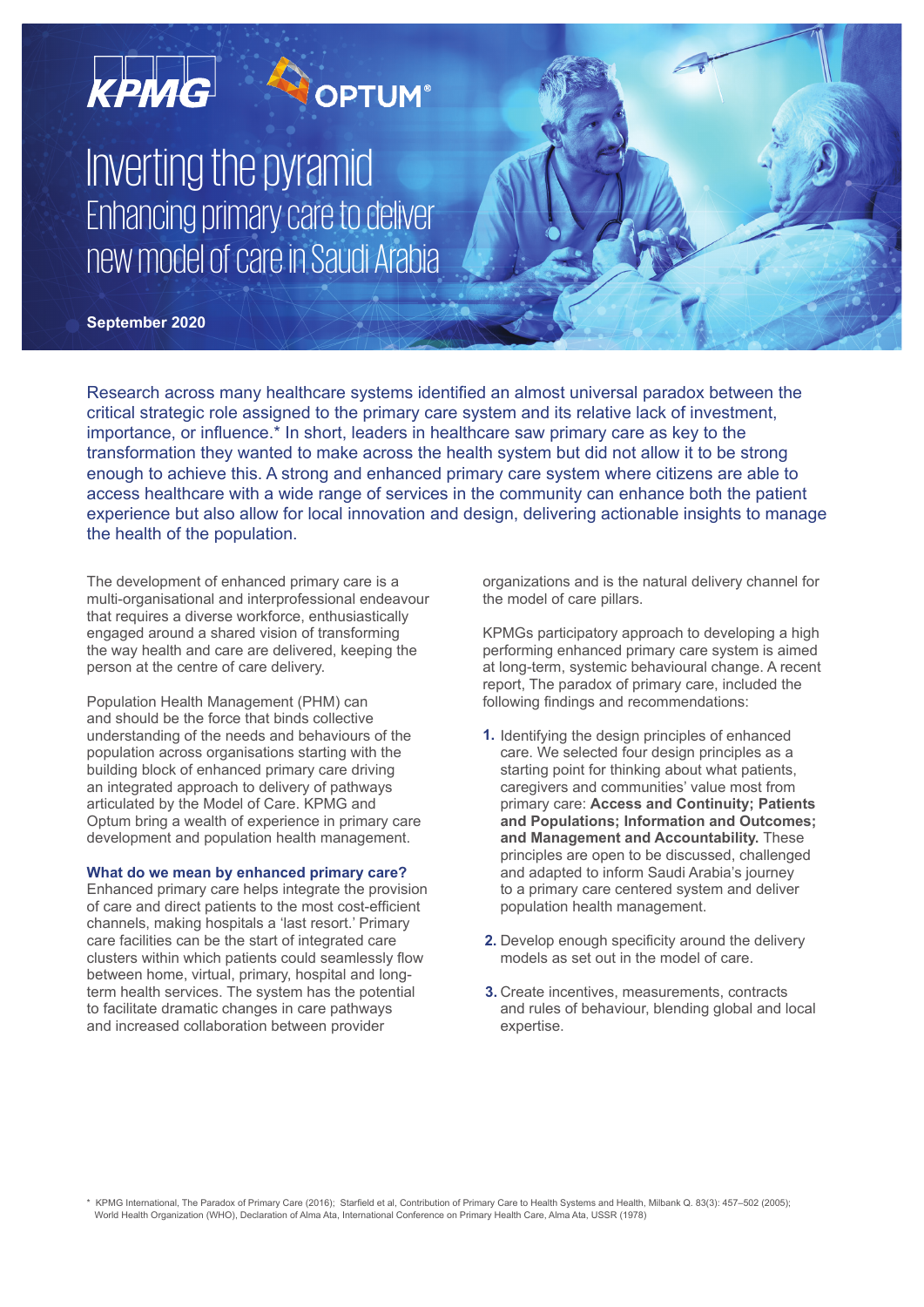| In addition to the design principles, Optum has<br>identified seven core interventions that need to be in                     | Putting these core interventions into practice<br>requires:                                                         |
|-------------------------------------------------------------------------------------------------------------------------------|---------------------------------------------------------------------------------------------------------------------|
| place to deliver successful enhanced primary care<br>services:                                                                | <(0)><br>Actionable insight to drive decisions.                                                                     |
| Out of hospital care<br>Increase community services, proactive                                                                | The ability to quantify the impact that any<br>interventions implemented will have.                                 |
| anticipatory care using PHM, increased used<br>of digital technology.                                                         | Typical steps for quantifying the impacts of<br>interventions:                                                      |
| <b>Enhanced access to urgent care</b><br>Improving responsiveness, flexible teams<br>supporting urgent response and recovery. | Develop an unmitigated projection of<br>demand for health and care services for a<br>defined population.            |
| Support transition between secondary and<br>Œ<br>primary care<br>Reducing delays through enhanced                             | Identify services and population segments<br>Q<br>which are impactable.                                             |
| integration, proactive support for people<br>following discharge.                                                             | Assess the potential impact of new<br>interventions or benefits package<br>adjustments against unmitigated activity |
| <b>Right medicines, right time</b><br>Clinical pharmacist based in primary care,                                              | volumes.                                                                                                            |
| supporting medication adherence and self-<br>management.                                                                      | Build mitigated spend projections off the<br>用<br>mitigated activity volumes.                                       |
| <b>Enhancing prevention</b><br>گلم<br>Addressing behaviours and encouraging self-<br>care.                                    | Compare the relative impact on spend of<br>each new intervention.                                                   |
| Supporting people to age well                                                                                                 | Decide which interventions to implement.                                                                            |
| Early detection of frailty, complexity and<br>dementia, case management support.                                              | Monitor the actual impact as results<br>€<br>materialise.                                                           |
| <b>Care quality and outcomes</b><br>Reducing variations in outcomes, shorter waits<br>for planned care.                       | An integrated primary care and community<br>workforce.                                                              |
|                                                                                                                               | Patient engagement and communication at the<br>ర⇔<br>౪&<br>heart of delivery transformation.                        |

Working with a health system in the UK, Optum developed a mitigated projection of potential savings over a 10-year period if these interventions were applied across the entire health system. In this case, because demographics matter, the system covered a population of just over a million people with a high number of young people (0 – 14 years old) and lower-than-average number of people over 75. The system partnership included all acute, primary, community and local authority providers serving this population.

#### Impact per intervention in the mitigated scenario

The design principles that Optum and KPMG have developed around enhanced primary care, along with their experience in implementing new models of care can be viewed by applying a patient lens to one of the pillars of the model of care.

The following table demonstrates the potential savings against the model of care pillars, what impact this would have overall and how this compares with the newly introduced model of care in Saudi Arabia.

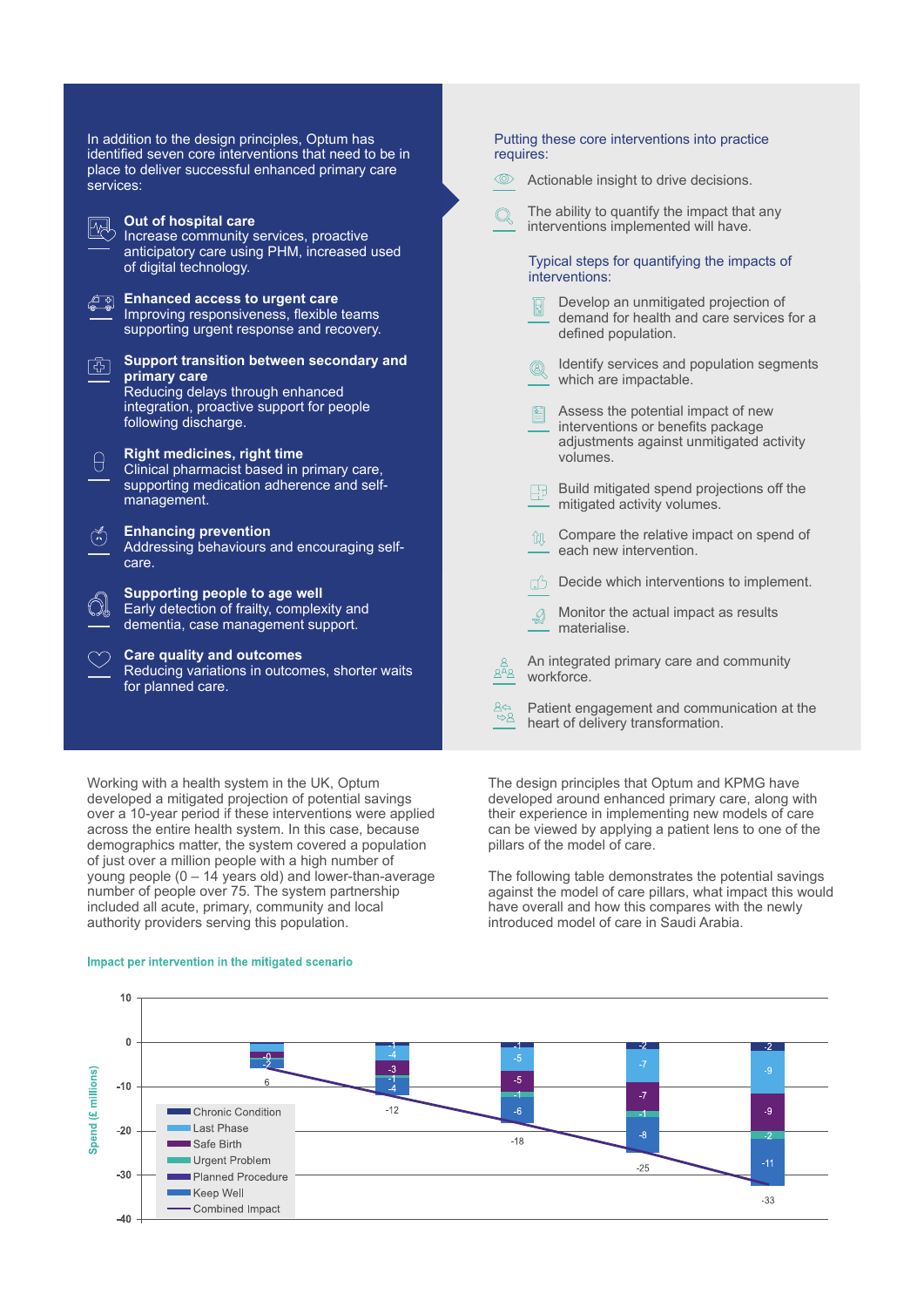The examples below indicate the projected savings within the healthcare system when these interventions are applied.

#### **Out of hospital care** 9% decrease in accident and emergency attendances, 7% decrease in non-elective hospital admission, 2% increase in community care, 3% increase in social care.

## **Enhanced access to urgent care**

3% decrease in accident and emergency attendances, 3% decrease in non-elective hospital admission, 11% increase in GP/primary care visits.

#### **Support transition between secondary and primary care**

5% decrease in accident and emergency attendances, 12% decrease in non-elective hospital admission, 5% increase in GP / primary care visit, 8% increase in community care.

#### **Supporting people to age well**

7% decrease in accident and emergency attendances, 12% decrease in in-patient and day case elective admissions, 13% increase in GP / primary care visit, 2% increase in social care.

# **Population Health Management supports Enhanced Primary Care**

Population health management requires health and care systems to focus on patients rather than organisations, as illustrated in the example below.

A healthcare system that is focused on population health and wellbeing, with strong community teams that are built on thriving primary care services is the best foundation for a population health management approach.

When population health management model is applied, with its distinct population-centered approach and practical and innovative solutions to care delivery, patients become more empowered and practitioners can work on the top of their licenses - maximizing their professional expertise. This way, it also provides fertile grounds for innovation in healthcare provision and fosters collaboration as budgets are integrated and care coordinated around a patient rather than the system.

#### **Abdullah is a 42-year-old man, high BMI, with a family history of diabetes and a stressful job.**

- At an employment medical one year ago, he was found to have high blood pressure, high cholesterol and borderline Hba1c.
- His older brother, a smoker, was diagnosed with diabetes two years ago.
- He lives in an extended family setting with his brother, his three children and as his parents.

## **The Primary Care Practice applies Optum's risk stratification tool across their population and when applied to Abdullah generated the following outcomes:**

- The tool identified that Abdullah is at risk of diabetes and cardiovascular events and he is invited into the practice for a check with his wellbeing coordinator. Checks confirm that he has diabetes, hyperlipidaemia and high blood pressure.
- Abdullah is referred to the hospital outreach diabetes clinic, based within the primary care facility, where sees the diabetologist and diabetes nurse. He begins therapy and starts a structured education programme.
- He is also offered digital support tools for care and case management that have been developed locally by the practice using KPMG 'sprimary care design principles and Optum's analytic capabilities.
- This anticipatory care approach lowers Abdullah's risk profile and prevents a potential catastrophic event from occurring.

## **This approach demonstrates that:**

- Through applying risk stratification techniques, the practitioners were able to reach out to him proactively and begin to manage his care successfully to prevent complications.
- An enhanced capability at the primary care level using innovative solutions and extended expertise allowed him to be treated at one place close to where he lives, granting him a better patient experience.
- His long-term risk was reduced thereby leading to a proactive population health management approach.